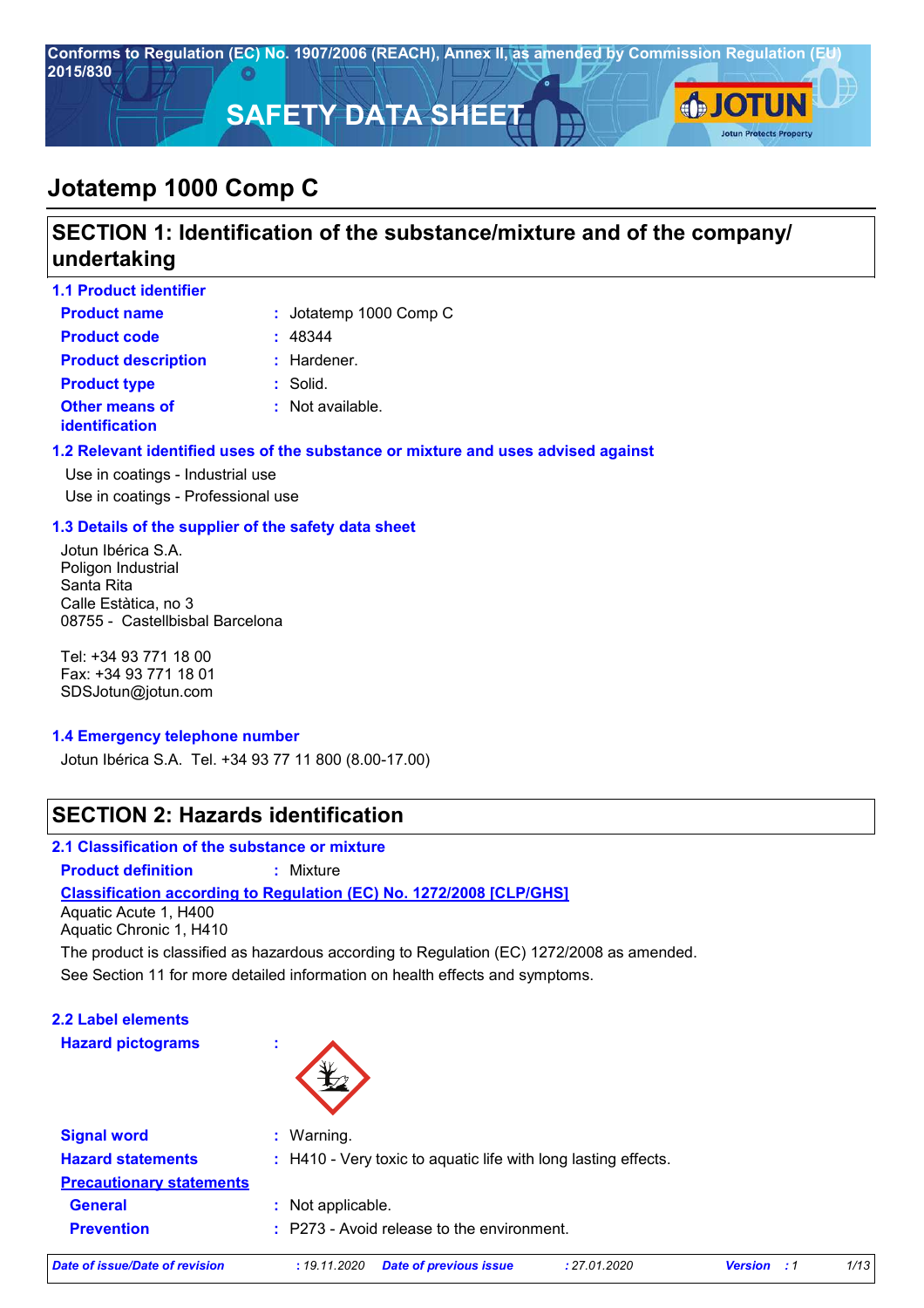### **SECTION 2: Hazards identification**

| <b>Response</b>                                                                                                                                                 | : P391 - Collect spillage.                                                                                                    |
|-----------------------------------------------------------------------------------------------------------------------------------------------------------------|-------------------------------------------------------------------------------------------------------------------------------|
| <b>Storage</b>                                                                                                                                                  | : Not applicable.                                                                                                             |
| <b>Disposal</b>                                                                                                                                                 | : P501 - Dispose of contents and container in accordance with all local, regional,<br>national and international regulations. |
| <b>Supplemental label</b><br>elements                                                                                                                           | : Not applicable.                                                                                                             |
| <b>Annex XVII - Restrictions</b><br>on the manufacture,<br>placing on the market and<br>use of certain dangerous<br>substances, mixtures and<br><b>articles</b> | : Not applicable.                                                                                                             |
| <b>Special packaging requirements</b>                                                                                                                           |                                                                                                                               |
| <b>Containers to be fitted</b><br>with child-resistant<br>fastenings                                                                                            | : Not applicable.                                                                                                             |
| <b>Tactile warning of danger : Not applicable.</b>                                                                                                              |                                                                                                                               |
| <b>2.3 Other hazards</b>                                                                                                                                        |                                                                                                                               |
| <b>Product meets the criteria</b><br>for PBT or vPvB according<br>to Regulation (EC) No.<br>1907/2006, Annex XIII                                               | : This mixture does not contain any substances that are assessed to be a PBT or a<br>vPvB.                                    |
| Other hazards which do<br>not result in classification                                                                                                          | : None known.                                                                                                                 |
| AFATIALI A. A                                                                                                                                                   | من المريح الكامل معدد من المريح المريح الكاتر<br>وللاحد والالماء والمسال المداد                                               |

# **SECTION 3: Composition/information on ingredients**

| <b>Product/ingredient name</b> | <b>Identifiers</b>                                                                     | <b>Weight %</b> | <b>Regulation (EC) No.</b><br>1272/2008 [CLP]                              | <b>Type</b> |
|--------------------------------|----------------------------------------------------------------------------------------|-----------------|----------------------------------------------------------------------------|-------------|
| zinc                           | EC: 231-175-3<br>CAS: 7440-66-6                                                        | ≥90             | Aquatic Acute 1, H400 (M=1) [1]<br>Aquatic Chronic 1, H410<br>$(M=1)$      |             |
| zinc oxide                     | REACH #:<br>01-2119463881-32<br>EC: 215-222-5<br>CAS: 1314-13-2<br>Index: 030-013-00-7 | ≤5              | Aquatic Acute 1, H400 (M=1)<br>Aquatic Chronic 1, H410<br>$(M=1)$          | [1] [2]     |
|                                |                                                                                        |                 | See Section 16 for the full<br>text of the H statements<br>declared above. |             |

There are no additional ingredients present which, within the current knowledge of the supplier and in the concentrations applicable, are classified as hazardous to health or the environment, are PBTs, vPvBs or Substances of equivalent concern, or have been assigned a workplace exposure limit and hence require reporting in this section.

**Type** 

[1] Substance classified with a health or environmental hazard

[2] Substance with a workplace exposure limit

[3] Substance meets the criteria for PBT according to Regulation (EC) No. 1907/2006, Annex XIII

[4] Substance meets the criteria for vPvB according to Regulation (EC) No. 1907/2006, Annex XIII

[5] Substance of equivalent concern

[6] Additional disclosure due to company policy

Occupational exposure limits, if available, are listed in Section 8.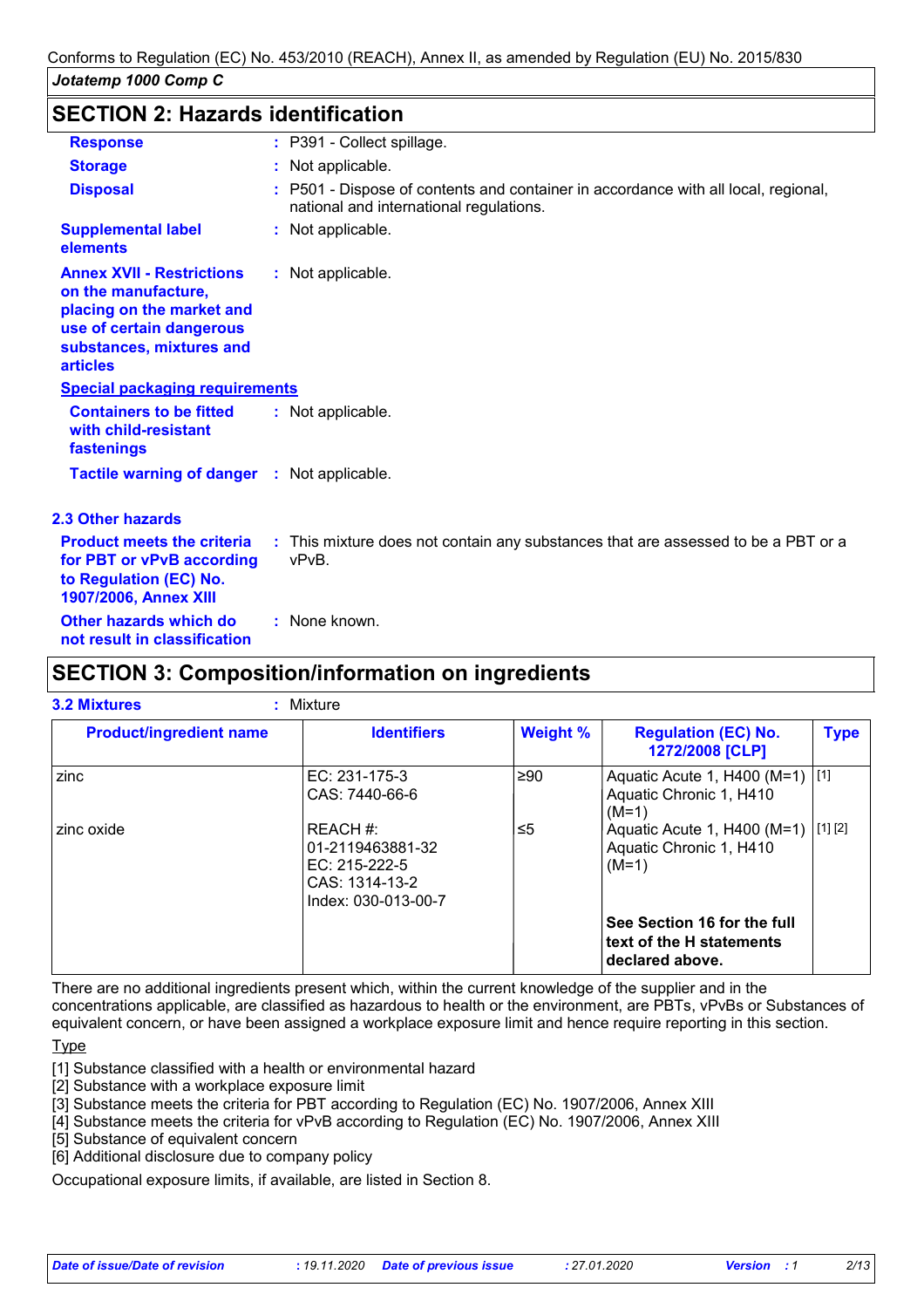### **SECTION 4: First aid measures**

| <b>4.1 Description of first aid measures</b> |                                                                                                                                                                                                             |
|----------------------------------------------|-------------------------------------------------------------------------------------------------------------------------------------------------------------------------------------------------------------|
| <b>General</b>                               | : In all cases of doubt, or when symptoms persist, seek medical attention. Never give<br>anything by mouth to an unconscious person. If unconscious, place in recovery<br>position and seek medical advice. |
| <b>Eye contact</b>                           | : Remove contact lenses, irrigate copiously with clean, fresh water, holding the<br>eyelids apart for at least 10 minutes and seek immediate medical advice.                                                |
| <b>Inhalation</b>                            | : Remove to fresh air. Keep person warm and at rest. If not breathing, if breathing is<br>irregular or if respiratory arrest occurs, provide artificial respiration or oxygen by<br>trained personnel.      |
| <b>Skin contact</b>                          | : Remove contaminated clothing and shoes. Wash skin thoroughly with soap and<br>water or use recognised skin cleanser. Do NOT use solvents or thinners.                                                     |
| <b>Ingestion</b>                             | : If swallowed, seek medical advice immediately and show the container or label.<br>Keep person warm and at rest. Do NOT induce vomiting.                                                                   |
| <b>Protection of first-aiders</b>            | : No action shall be taken involving any personal risk or without suitable training. It<br>may be dangerous to the person providing aid to give mouth-to-mouth resuscitation.                               |

#### **4.2 Most important symptoms and effects, both acute and delayed**

There are no data available on the mixture itself. The mixture has been assessed following the conventional method of the CLP Regulation (EC) No 1272/2008 and is classified for toxicological properties accordingly. See Sections 2 and 3 for details.

Exposure to component solvent vapour concentrations in excess of the stated occupational exposure limit may result in adverse health effects such as mucous membrane and respiratory system irritation and adverse effects on the kidneys, liver and central nervous system. Solvents may cause some of the above effects by absorption through the skin. Repeated or prolonged contact with the mixture may cause removal of natural fat from the skin, resulting in nonallergic contact dermatitis and absorption through the skin. Ingestion may cause nausea, diarrhea and vomiting.

#### **Over-exposure signs/symptoms**

| <b>Eye contact</b>         | : No specific data.                                                                                                            |
|----------------------------|--------------------------------------------------------------------------------------------------------------------------------|
| <b>Inhalation</b>          | : No specific data.                                                                                                            |
| <b>Skin contact</b>        | : No specific data.                                                                                                            |
| <b>Ingestion</b>           | : No specific data.                                                                                                            |
|                            | 4.3 Indication of any immediate medical attention and special treatment needed                                                 |
| <b>Notes to physician</b>  | : Treat symptomatically. Contact poison treatment specialist immediately if large<br>quantities have been ingested or inhaled. |
| <b>Specific treatments</b> | : No specific treatment.                                                                                                       |

See toxicological information (Section 11)

# **SECTION 5: Firefighting measures**

| 5.1 Extinguishing media<br><b>Suitable extinguishing</b><br>media | : Recommended: alcohol-resistant foam, $CO2$ , powders, water spray. |
|-------------------------------------------------------------------|----------------------------------------------------------------------|
| Unsuitable extinguishing<br>media                                 | : Do not use water jet.                                              |

#### **Hazardous combustion products Hazards from the substance or mixture :** Fire will produce dense black smoke. Exposure to decomposition products may **:** Decomposition products may include the following materials: carbon monoxide, **5.2 Special hazards arising from the substance or mixture** cause a health hazard. carbon dioxide, smoke, oxides of nitrogen.

*Date of issue/Date of revision* **:** *19.11.2020 Date of previous issue : 27.01.2020 Version : 1 3/13*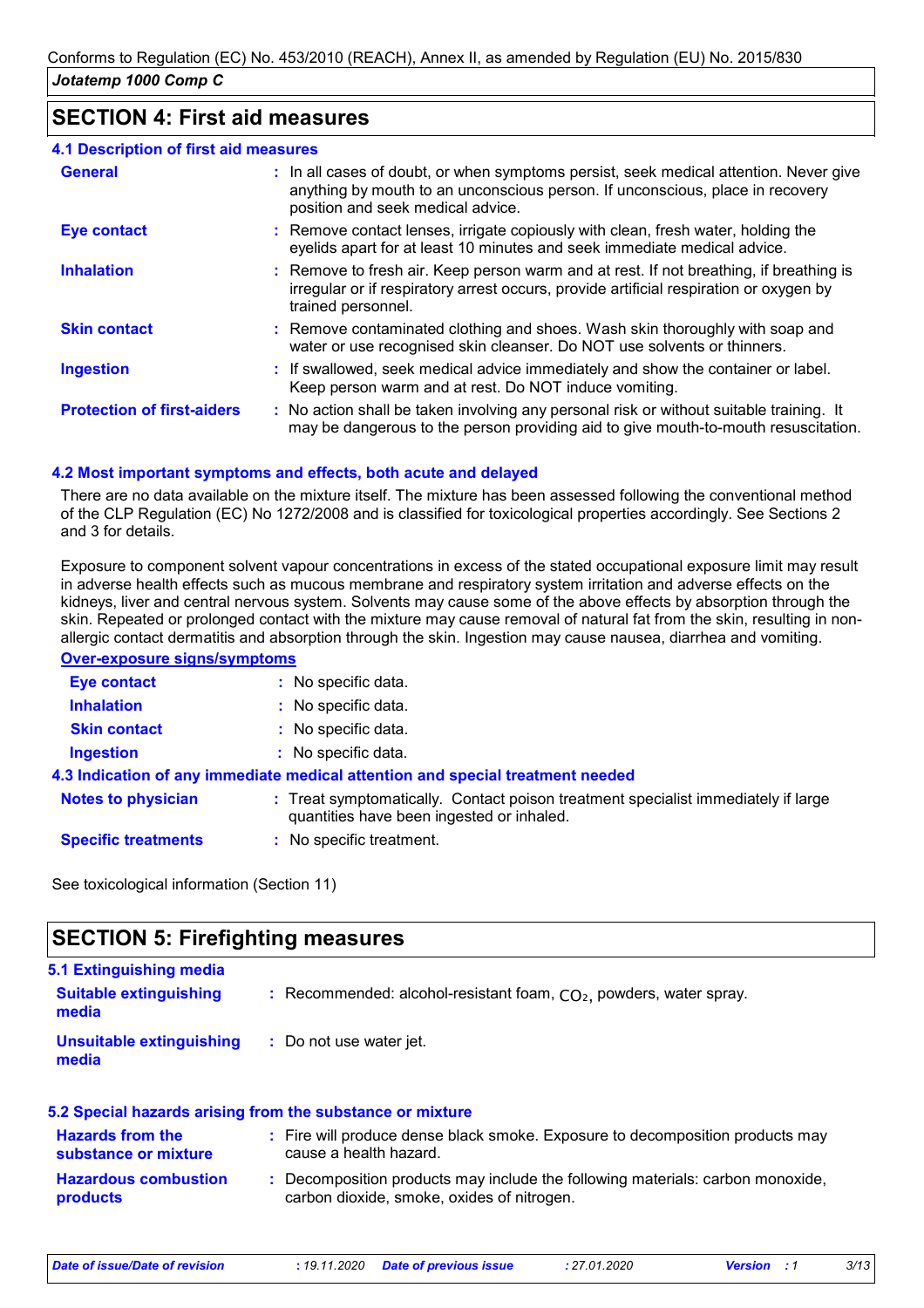### **SECTION 5: Firefighting measures**

|  | <b>5.3 Advice for firefighters</b> |  |
|--|------------------------------------|--|
|--|------------------------------------|--|

**Special protective actions for fire-fighters :** Cool closed containers exposed to fire with water. Do not release runoff from fire to drains or watercourses.

**Special protective equipment for fire-fighters**

- **:** Appropriate breathing apparatus may be required.
- **SECTION 6: Accidental release measures**

|                                                                | 6.1 Personal precautions, protective equipment and emergency procedures                                                                                                                                                                                                            |
|----------------------------------------------------------------|------------------------------------------------------------------------------------------------------------------------------------------------------------------------------------------------------------------------------------------------------------------------------------|
| For non-emergency<br>personnel                                 | : Exclude sources of ignition and ventilate the area. Avoid breathing vapour or mist.<br>Refer to protective measures listed in sections 7 and 8.                                                                                                                                  |
|                                                                | <b>For emergency responders</b> : If specialised clothing is required to deal with the spillage, take note of any<br>information in Section 8 on suitable and unsuitable materials. See also the<br>information in "For non-emergency personnel".                                  |
| <b>6.2 Environmental</b><br>precautions                        | : Do not allow to enter drains or watercourses. If the product contaminates lakes,<br>rivers, or sewers, inform the appropriate authorities in accordance with local<br>regulations.                                                                                               |
| 6.3 Methods and material<br>for containment and<br>cleaning up | : Contain and collect spillage with non-combustible, absorbent material e.g. sand,<br>earth, vermiculite or diatomaceous earth and place in container for disposal<br>according to local regulations (see Section 13). Preferably clean with a detergent.<br>Avoid using solvents. |
| 6.4 Reference to other<br><b>sections</b>                      | : See Section 1 for emergency contact information.<br>See Section 8 for information on appropriate personal protective equipment.<br>See Section 13 for additional waste treatment information.                                                                                    |

# **SECTION 7: Handling and storage**

The information in this section contains generic advice and guidance. The list of Identified Uses in Section 1 should be consulted for any available use-specific information provided in the Exposure Scenario(s).

### **7.1 Precautions for safe handling**

Prevent the creation of flammable or explosive concentrations of vapours in air and avoid vapour concentrations higher than the occupational exposure limits.

In addition, the product should only be used in areas from which all naked lights and other sources of ignition have been excluded. Electrical equipment should be protected to the appropriate standard.

Mixture may charge electrostatically: always use earthing leads when transferring from one container to another. Operators should wear antistatic footwear and clothing and floors should be of the conducting type.

Keep away from heat, sparks and flame. No sparking tools should be used.

Avoid contact with skin and eyes. Avoid the inhalation of dust, particulates, spray or mist arising from the application of this mixture. Avoid inhalation of dust from sanding.

Eating, drinking and smoking should be prohibited in areas where this material is handled, stored and processed. Put on appropriate personal protective equipment (see Section 8).

Never use pressure to empty. Container is not a pressure vessel.

Always keep in containers made from the same material as the original one.

Comply with the health and safety at work laws.

Do not allow to enter drains or watercourses.

#### **Information on fire and explosion protection**

Vapours are heavier than air and may spread along floors. Vapours may form explosive mixtures with air.

When operators, whether spraying or not, have to work inside the spray booth, ventilation is unlikely to be sufficient to control particulates and solvent vapour in all cases. In such circumstances they should wear a compressed air-fed respirator during the spraying process and until such time as the particulates and solvent vapour concentration has fallen below the exposure limits.

#### **7.2 Conditions for safe storage, including any incompatibilities**

| Date of issue/Date of revision | : 19.11.2020 Date of previous issue | : 27.01.2020 | <b>Version</b> : 1 | 4/13 |
|--------------------------------|-------------------------------------|--------------|--------------------|------|
|                                |                                     |              |                    |      |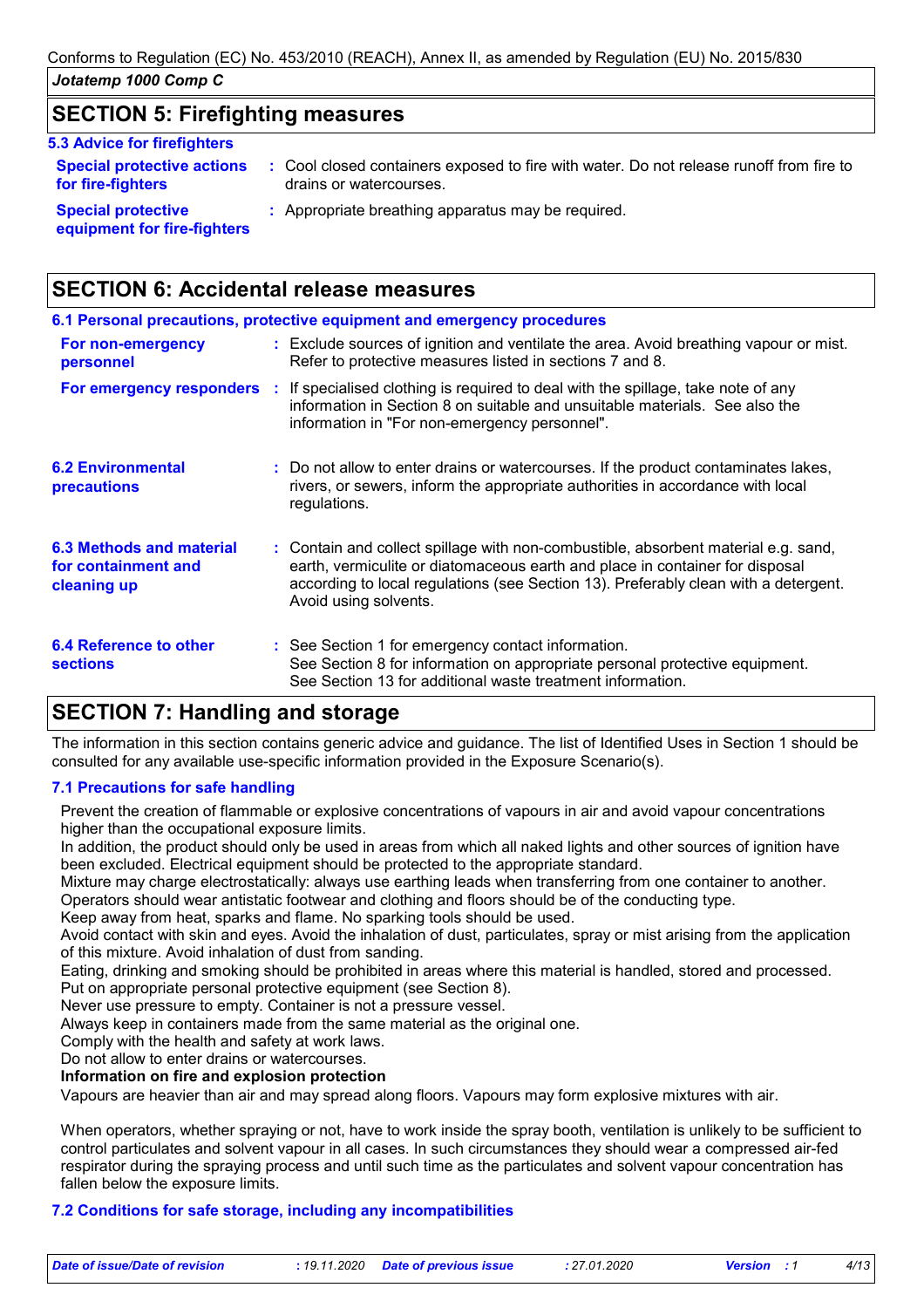### **SECTION 7: Handling and storage**

Store in accordance with local regulations.

#### **Notes on joint storage**

Keep away from: oxidising agents, strong alkalis, strong acids.

#### **Additional information on storage conditions**

Observe label precautions. Store in a dry, cool and well-ventilated area. Keep away from heat and direct sunlight. Keep away from sources of ignition. No smoking. Prevent unauthorised access. Containers that have been opened must be carefully resealed and kept upright to prevent leakage.

#### **7.3 Specific end use(s)**

**Recommendations :**

: Not available. : Not available.

**Industrial sector specific : solutions**

### **SECTION 8: Exposure controls/personal protection**

The information in this section contains generic advice and guidance. Information is provided based on typical anticipated uses of the product. Additional measures might be required for bulk handling or other uses that could significantly increase worker exposure or environmental releases.

#### **8.1 Control parameters**

#### **Occupational exposure limits**

| <b>Product/ingredient name</b>              |           | <b>Exposure limit values</b>                                                                                                                                                                                                                                                                                                                                                                                                                                                                                                                                                                                                                                                                                                                                                                                                                                                                                                                                                                                        |
|---------------------------------------------|-----------|---------------------------------------------------------------------------------------------------------------------------------------------------------------------------------------------------------------------------------------------------------------------------------------------------------------------------------------------------------------------------------------------------------------------------------------------------------------------------------------------------------------------------------------------------------------------------------------------------------------------------------------------------------------------------------------------------------------------------------------------------------------------------------------------------------------------------------------------------------------------------------------------------------------------------------------------------------------------------------------------------------------------|
| zinc oxide                                  |           | National institute of occupational safety and health (Spain,<br>2/2019).<br>STEL: 10 mg/m <sup>3</sup> 15 minutes. Form: Respirable fraction<br>TWA: 2 mg/m <sup>3</sup> 8 hours. Form: Respirable fraction                                                                                                                                                                                                                                                                                                                                                                                                                                                                                                                                                                                                                                                                                                                                                                                                         |
| <b>Recommended monitoring</b><br>procedures | required. | If this product contains ingredients with exposure limits, personal, workplace<br>atmosphere or biological monitoring may be required to determine the effectiveness<br>of the ventilation or other control measures and/or the necessity to use respiratory<br>protective equipment. Reference should be made to monitoring standards, such as<br>the following: European Standard EN 689 (Workplace atmospheres - Guidance for<br>the assessment of exposure by inhalation to chemical agents for comparison with<br>limit values and measurement strategy) European Standard EN 14042 (Workplace<br>atmospheres - Guide for the application and use of procedures for the assessment<br>of exposure to chemical and biological agents) European Standard EN 482<br>(Workplace atmospheres - General requirements for the performance of procedures<br>for the measurement of chemical agents) Reference to national guidance<br>documents for methods for the determination of hazardous substances will also be |

#### **DNELs/DMELs**

| <b>Product/ingredient name</b> |              | <b>Exposure</b>               | <b>Value</b>            | <b>Population</b>                    | <b>Effects</b>               |
|--------------------------------|--------------|-------------------------------|-------------------------|--------------------------------------|------------------------------|
| zinc                           |              | Long term Oral                | $0.83$ mg/<br>kg bw/day | General<br>population                | Systemic                     |
|                                |              | Long term<br>Inhalation       | $2.5 \text{ mg/m}^3$    | General<br>population                | Systemic                     |
|                                |              | Long term<br>Inhalation       | 5 mg/ $m3$              | Workers                              | Systemic                     |
|                                |              | Long term Dermal              | 83 mg/kg<br>bw/day      | General<br>population                | Systemic                     |
|                                |              | Long term Dermal              | 83 mg/kg<br>bw/day      | Workers                              | Systemic                     |
| zinc oxide                     |              | Long term Dermal              | 83 mg/kg<br>bw/day      | Workers                              | Systemic                     |
|                                |              | Long term<br>Inhalation       | 5 mg/ $m3$              | Workers                              | Systemic                     |
|                                |              | Long term Dermal              | 83 mg/kg<br>bw/day      | General<br>population<br>[Consumers] | Systemic                     |
|                                |              | Long term                     | $2.5 \text{ mg/m}^3$    | General                              | Systemic                     |
| Date of issue/Date of revision | : 19.11.2020 | <b>Date of previous issue</b> | : 27.01.2020            |                                      | 5/13<br><b>Version</b><br>:1 |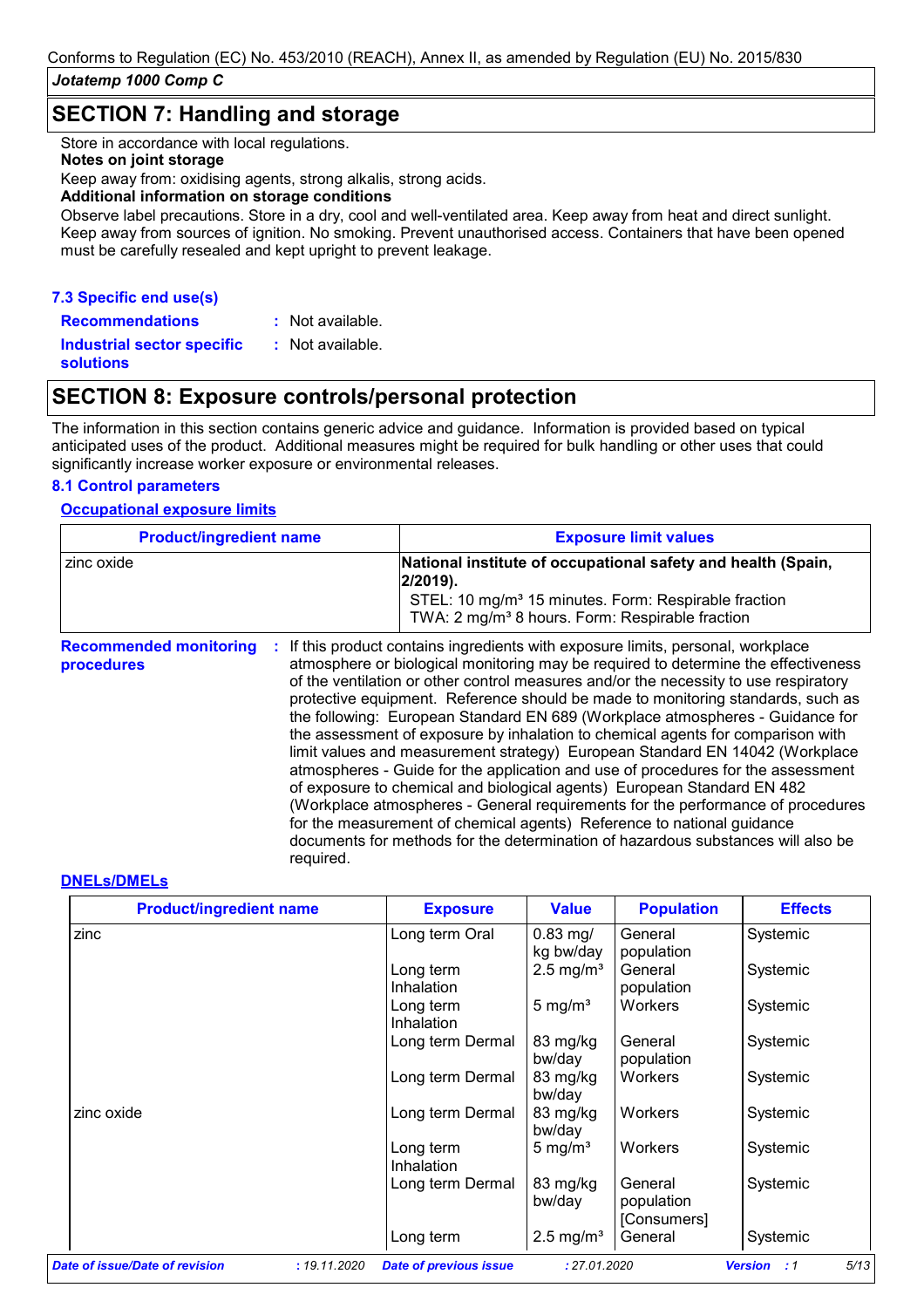| <b>SECTION 8: Exposure controls/personal protection</b> |                         |                         |                                      |          |  |
|---------------------------------------------------------|-------------------------|-------------------------|--------------------------------------|----------|--|
|                                                         | Inhalation              |                         | population<br>[Consumers]            |          |  |
|                                                         | Long term Oral          | $0.83$ mg/<br>kg bw/day | General<br>population<br>[Consumers] | Systemic |  |
|                                                         | Long term<br>Inhalation | $0.5 \text{ mg/m}^3$    | Workers                              | Local    |  |
|                                                         | Long term Oral          | $0.83$ mg/<br>kg bw/day | General<br>population                | Systemic |  |
|                                                         | Long term<br>Inhalation | $2.5 \text{ mg/m}^3$    | General<br>population                | Systemic |  |
|                                                         | Long term<br>Inhalation | 5 mg/ $m3$              | Workers                              | Systemic |  |
|                                                         | Long term Dermal        | 83 mg/kg<br>bw/day      | General<br>population                | Systemic |  |
|                                                         | Long term Dermal        | 83 mg/kg<br>bw/day      | Workers                              | Systemic |  |

#### **PNECs**

| <b>Product/ingredient name</b> | <b>Compartment Detail</b> | <b>Value</b>        | <b>Method Detail</b> |
|--------------------------------|---------------------------|---------------------|----------------------|
| zinc oxide                     | Fresh water               | $ 20.6 \text{ µg} $ |                      |
|                                | Marine                    | $6.1 \mu g/l$       |                      |
|                                | Sewage Treatment          | $52 \mu g/l$        |                      |
|                                | Plant                     |                     |                      |
|                                | Fresh water sediment      | $117.8$ mg/kg dwt   |                      |
|                                | Marine water sediment     | 56.5 mg/kg dwt      |                      |
|                                | Soil                      | $35.6$ mg/kg dwt    |                      |

#### **8.2 Exposure controls**

Provide adequate ventilation. Where reasonably practicable, this should be **:** achieved by the use of local exhaust ventilation and good general extraction. If these are not sufficient to maintain concentrations of particulates and solvent vapours below the OEL, suitable respiratory protection must be worn. **Appropriate engineering controls**

# **Individual protection measures**

| <b>Hygiene measures</b>    | : Wash hands, forearms and face thoroughly after handling chemical products, before<br>eating, smoking and using the lavatory and at the end of the working period.<br>Appropriate techniques should be used to remove potentially contaminated clothing.<br>Wash contaminated clothing before reusing. Ensure that eyewash stations and<br>safety showers are close to the workstation location.                                                                                                                                                                                                                                                                                                                                                                                                                                   |
|----------------------------|-------------------------------------------------------------------------------------------------------------------------------------------------------------------------------------------------------------------------------------------------------------------------------------------------------------------------------------------------------------------------------------------------------------------------------------------------------------------------------------------------------------------------------------------------------------------------------------------------------------------------------------------------------------------------------------------------------------------------------------------------------------------------------------------------------------------------------------|
| <b>Eye/face protection</b> | : Safety eyewear complying to EN 166 should be used when a risk assessment<br>indicates this is necessary to avoid exposure to liquid splashes, mists, gases or<br>dusts. If contact is possible, the following protection should be worn, unless the<br>assessment indicates a higher degree of protection: safety glasses with side-<br>shields.                                                                                                                                                                                                                                                                                                                                                                                                                                                                                  |
| <b>Skin protection</b>     |                                                                                                                                                                                                                                                                                                                                                                                                                                                                                                                                                                                                                                                                                                                                                                                                                                     |
| <b>Gloves</b>              | : There is no one glove material or combination of materials that will give unlimited<br>resistance to any individual or combination of chemicals.<br>The breakthrough time must be greater than the end use time of the product.<br>The instructions and information provided by the glove manufacturer on use,<br>storage, maintenance and replacement must be followed.<br>Gloves should be replaced regularly and if there is any sign of damage to the glove<br>material.<br>Always ensure that gloves are free from defects and that they are stored and used<br>correctly.<br>The performance or effectiveness of the glove may be reduced by physical/chemical<br>damage and poor maintenance.<br>Barrier creams may help to protect the exposed areas of the skin but should not be<br>applied once exposure has occurred. |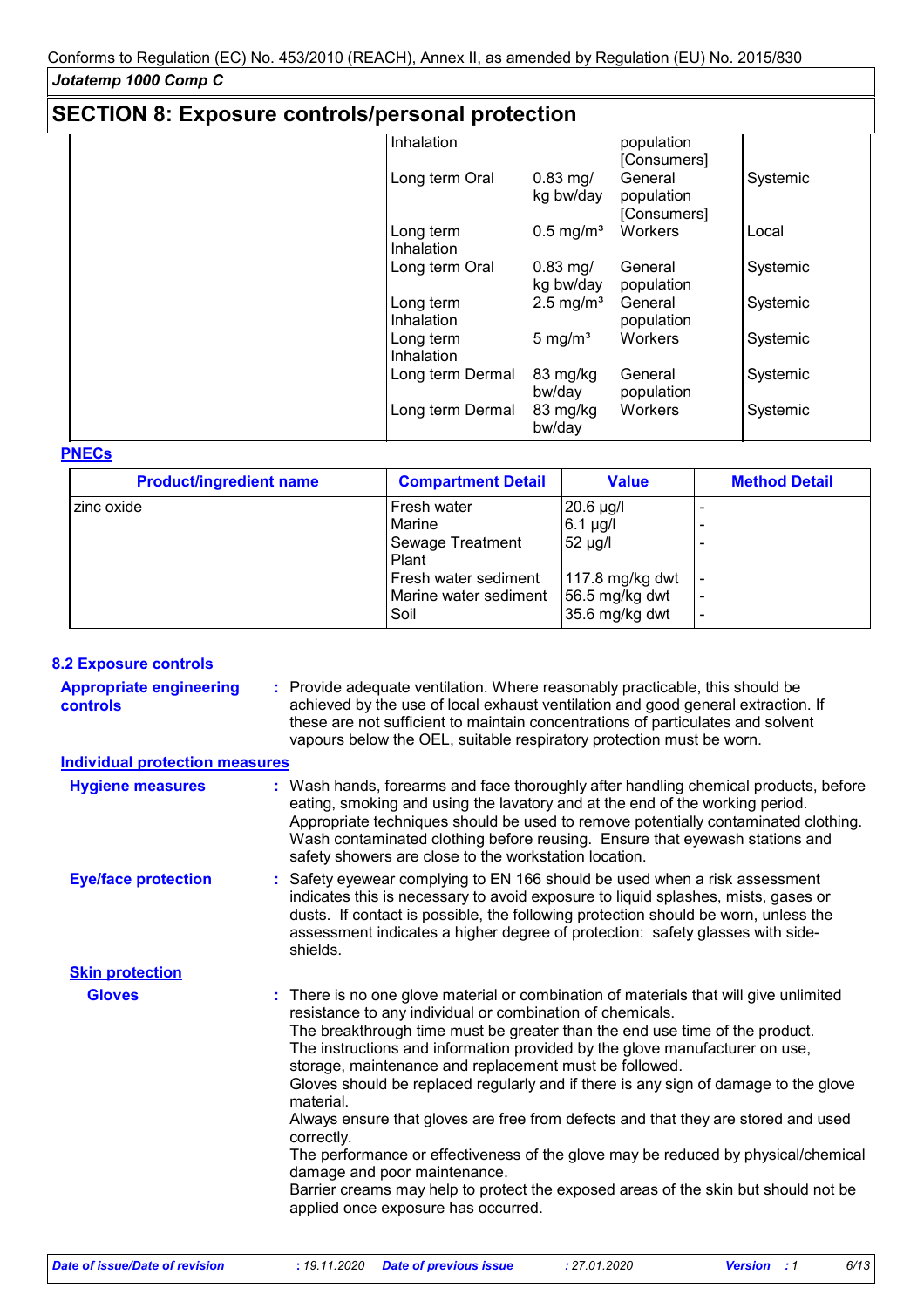# **SECTION 8: Exposure controls/personal protection**

|                                           | Wear suitable gloves tested to EN374.                                                                                                                                                                                                                                                                                                                                                                       |
|-------------------------------------------|-------------------------------------------------------------------------------------------------------------------------------------------------------------------------------------------------------------------------------------------------------------------------------------------------------------------------------------------------------------------------------------------------------------|
|                                           | Recommended, gloves(breakthrough time) > 8 hours: nitrile rubber                                                                                                                                                                                                                                                                                                                                            |
|                                           | For right choice of glove materials, with focus on chemical resistance and time of<br>penetration, seek advice by the supplier of chemical resistant gloves.                                                                                                                                                                                                                                                |
|                                           | The user must check that the final choice of type of glove selected for handling this<br>product is the most appropriate and takes into account the particular conditions of<br>use, as included in the user's risk assessment.                                                                                                                                                                             |
| <b>Body protection</b>                    | : Personnel should wear antistatic clothing made of natural fibres or of high-<br>temperature-resistant synthetic fibres.                                                                                                                                                                                                                                                                                   |
| <b>Other skin protection</b>              | : Appropriate footwear and any additional skin protection measures should be<br>selected based on the task being performed and the risks involved and should be<br>approved by a specialist before handling this product.                                                                                                                                                                                   |
| <b>Respiratory protection</b>             | : If workers are exposed to concentrations above the exposure limit, they must use a<br>respirator according to EN 140. Use respiratory mask with charcoal and dust filter<br>when spraying this product, according to EN 14387(as filter combination A2-P2). In<br>confined spaces, use compressed-air or fresh-air respiratory equipment. When use<br>of roller or brush, consider use of charcoalfilter. |
| <b>Environmental exposure</b><br>controls | : Do not allow to enter drains or watercourses.                                                                                                                                                                                                                                                                                                                                                             |

# **SECTION 9: Physical and chemical properties**

#### Not available. **: Physical state Melting point/freezing point Initial boiling point and boiling range Vapour pressure Density Vapour density Solubility(ies)** Solid. **:** Not applicable. **:** 7.104 g/cm³ **: :** Highest known value: 5.47 (Air = 1) (zinc oxide). Not available. **:** : Not available. **Odour** Characteristic. **pH**  $\begin{array}{ccc} \textbf{Colour} & : & \textbf{Grey}. \end{array}$ **Evaporation rate Auto-ignition temperature Flash point** Not applicable. **:** Not applicable. **:** Not applicable. **:** : Not available. **Partition coefficient: n-octanol/ :** Not available. **:** Not applicable. **Viscosity Not available. Not available. Odour threshold water Upper/lower flammability or explosive limits Explosive properties :** Not applicable. : Not available. **Oxidising properties :** Not available. **9.1 Information on basic physical and chemical properties Appearance Decomposition temperature :** Not available. **Flammability (solid, gas) :** : Not applicable.

#### **9.2 Other information**

No additional information.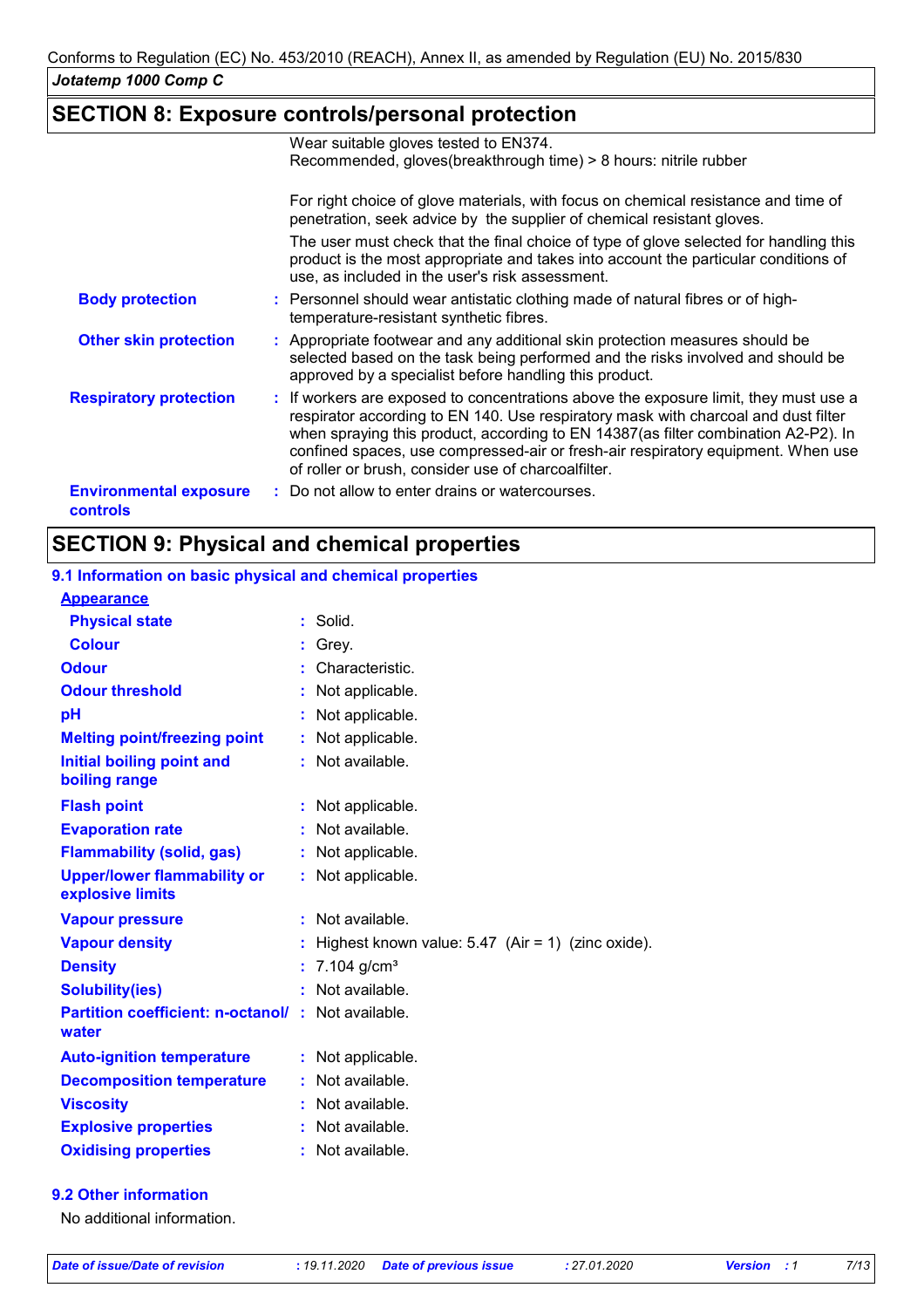# **SECTION 10: Stability and reactivity**

| <b>10.1 Reactivity</b>                          | : No specific test data related to reactivity available for this product or its ingredients.                                        |
|-------------------------------------------------|-------------------------------------------------------------------------------------------------------------------------------------|
| <b>10.2 Chemical stability</b>                  | : Stable under recommended storage and handling conditions (see Section 7).                                                         |
| 10.3 Possibility of<br>hazardous reactions      | : Under normal conditions of storage and use, hazardous reactions will not occur.                                                   |
| <b>10.4 Conditions to avoid</b>                 | : When exposed to high temperatures may produce hazardous decomposition<br>products.                                                |
| 10.5 Incompatible materials                     | : Keep away from the following materials to prevent strong exothermic reactions:<br>oxidising agents, strong alkalis, strong acids. |
| <b>10.6 Hazardous</b><br>decomposition products | : Decomposition products may include the following materials: carbon monoxide,<br>carbon dioxide, smoke, oxides of nitrogen.        |
|                                                 |                                                                                                                                     |

# **SECTION 11: Toxicological information**

#### **11.1 Information on toxicological effects**

There are no data available on the mixture itself. The mixture has been assessed following the conventional method of the CLP Regulation (EC) No 1272/2008 and is classified for toxicological properties accordingly. See Sections 2 and 3 for details.

Exposure to component solvent vapour concentrations in excess of the stated occupational exposure limit may result in adverse health effects such as mucous membrane and respiratory system irritation and adverse effects on the kidneys, liver and central nervous system. Solvents may cause some of the above effects by absorption through the skin. Repeated or prolonged contact with the mixture may cause removal of natural fat from the skin, resulting in nonallergic contact dermatitis and absorption through the skin. Ingestion may cause nausea, diarrhea and vomiting.

#### **Acute toxicity**

Based on available data, the classification criteria are not met.

#### **Acute toxicity estimates**

None.

#### **Irritation/Corrosion**

| <b>Product/ingredient name</b> | <b>Result</b>        | <b>Species</b> | <b>Score</b> | <b>Exposure</b>                            | <b>Observation</b> |
|--------------------------------|----------------------|----------------|--------------|--------------------------------------------|--------------------|
| zinc                           | Skin - Mild irritant | Human          |              | 72 hours 300<br>Micrograms<br>Intermittent |                    |
| I zinc oxide                   | Eyes - Mild irritant | Rabbit         |              | 24 hours 500<br>mg                         |                    |
|                                | Skin - Mild irritant | Rabbit         |              | 24 hours 500<br>mg                         |                    |

#### **Sensitisation**

Based on available data, the classification criteria are not met.

#### **Mutagenicity**

No known significant effects or critical hazards.

### **Carcinogenicity**

**Fertility effects :**

No known significant effects or critical hazards.

#### **Reproductive toxicity**

**Developmental effects :**

: No known significant effects or critical hazards.

: No known significant effects or critical hazards.

#### **Specific target organ toxicity (single exposure)**

Based on available data, the classification criteria are not met.

#### **Specific target organ toxicity (repeated exposure)**

Based on available data, the classification criteria are not met.

#### **Aspiration hazard**

Based on available data, the classification criteria are not met.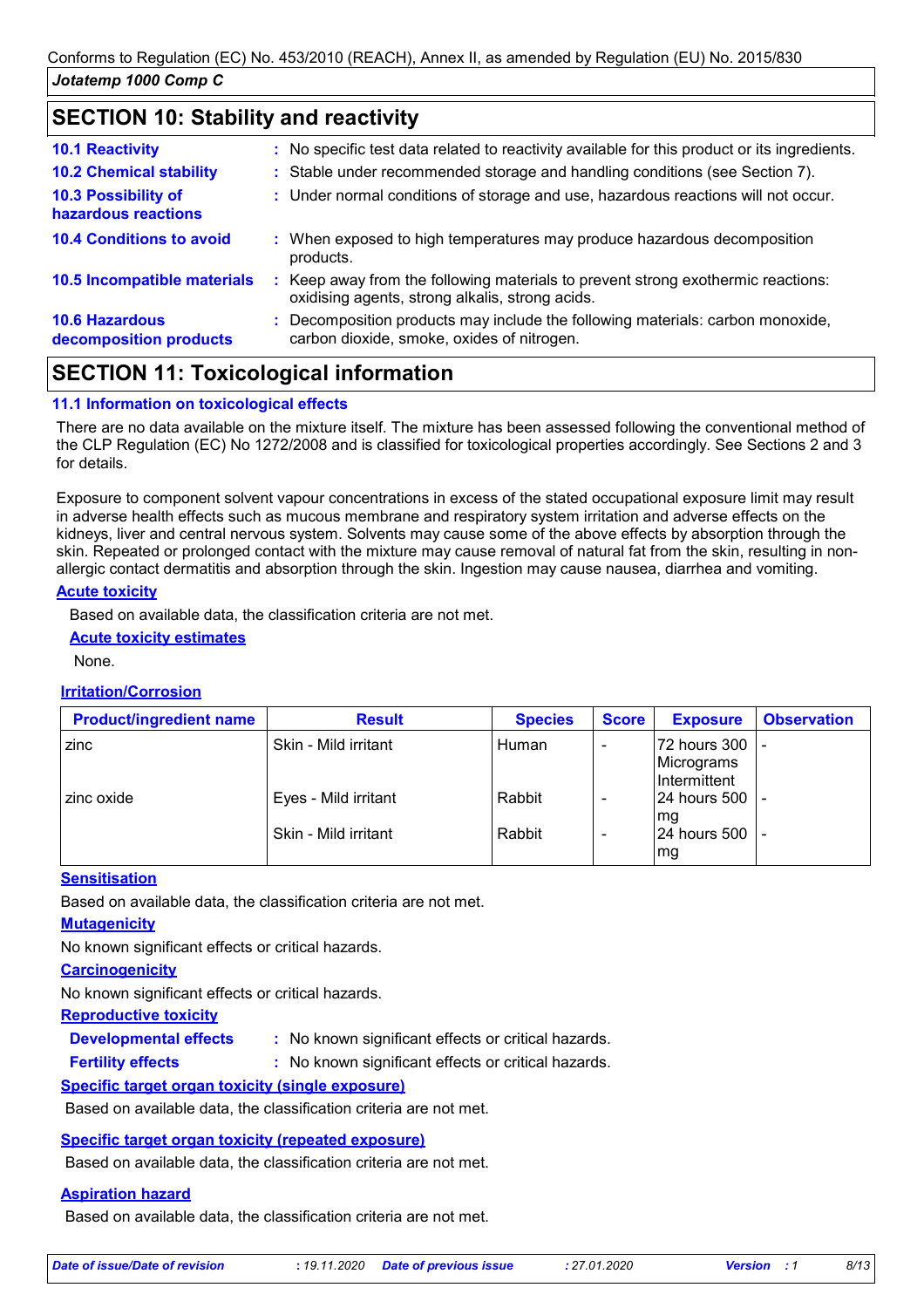### **SECTION 11: Toxicological information**

**Other information :** None identified.

# **SECTION 12: Ecological information**

#### **12.1 Toxicity**

There are no data available on the mixture itself. Do not allow to enter drains or watercourses.

The mixture has been assessed following the summation method of the CLP Regulation (EC) No 1272/2008 and is classified for eco-toxicological properties accordingly. See Sections 2 and 3 for details.

| <b>Product/ingredient name</b> | <b>Result</b>                                                        | <b>Species</b>                                                                                         | <b>Exposure</b>        |
|--------------------------------|----------------------------------------------------------------------|--------------------------------------------------------------------------------------------------------|------------------------|
| zinc                           | Acute LC50 330 µg/l Fresh water<br>Acute LC50 0.78 mg/l Fresh water  | Daphnia - Daphnia magna<br>Fish                                                                        | I48 hours<br>196 hours |
| l zinc oxide                   | Acute LC50 1.1 ppm Fresh water<br>Chronic NOEC 0.02 mg/l Fresh water | Fish - Oncorhynchus mykiss<br>Algae - Pseudokirchneriella<br>subcapitata - Exponential<br>growth phase | 96 hours<br>72 hours   |

This material is very toxic to aquatic life with long lasting effects.

#### **12.2 Persistence and degradability**

#### Not available.

| <b>Product/ingredient name</b> | <b>Aquatic half-life</b> | <b>Photolysis</b> | Biodegradability |
|--------------------------------|--------------------------|-------------------|------------------|
| zinc                           |                          |                   | Not readily      |
| zinc oxide                     |                          |                   | Not readily      |

#### **12.3 Bioaccumulative potential**

| <b>Product/ingredient name LogPow</b> | <b>BCF</b> | <b>Potential</b> |
|---------------------------------------|------------|------------------|
| I zinc oxide                          | 28960      | high             |

| 12.4 Mobility in soil                                   |                  |
|---------------------------------------------------------|------------------|
| <b>Soil/water partition</b><br><b>coefficient (Koc)</b> | : Not available. |
| <b>Mobility</b>                                         | : Not available. |
|                                                         |                  |

#### **12.5 Results of PBT and vPvB assessment**

This mixture does not contain any substances that are assessed to be a PBT or a vPvB.

#### **12.6 Other adverse effects** : No known significant effects or critical hazards.

# **SECTION 13: Disposal considerations**

The information in this section contains generic advice and guidance. The list of Identified Uses in Section 1 should be consulted for any available use-specific information provided in the Exposure Scenario(s).

#### **13.1 Waste treatment methods**

| <b>Product</b><br><b>Methods of disposal</b> |              | : The generation of waste should be avoided or minimised wherever possible.<br>Disposal of this product, solutions and any by-products should at all times comply<br>with the requirements of environmental protection and waste disposal legislation                                       |              |         |      |
|----------------------------------------------|--------------|---------------------------------------------------------------------------------------------------------------------------------------------------------------------------------------------------------------------------------------------------------------------------------------------|--------------|---------|------|
| <b>Hazardous waste</b>                       | $:$ Yes.     | and any regional local authority requirements. Dispose of surplus and non-<br>recyclable products via a licensed waste disposal contractor. Waste should not be<br>disposed of untreated to the sewer unless fully compliant with the requirements of<br>all authorities with jurisdiction. |              |         |      |
| Date of issue/Date of revision               | : 19.11.2020 | <b>Date of previous issue</b>                                                                                                                                                                                                                                                               | : 27.01.2020 | Version | 9/13 |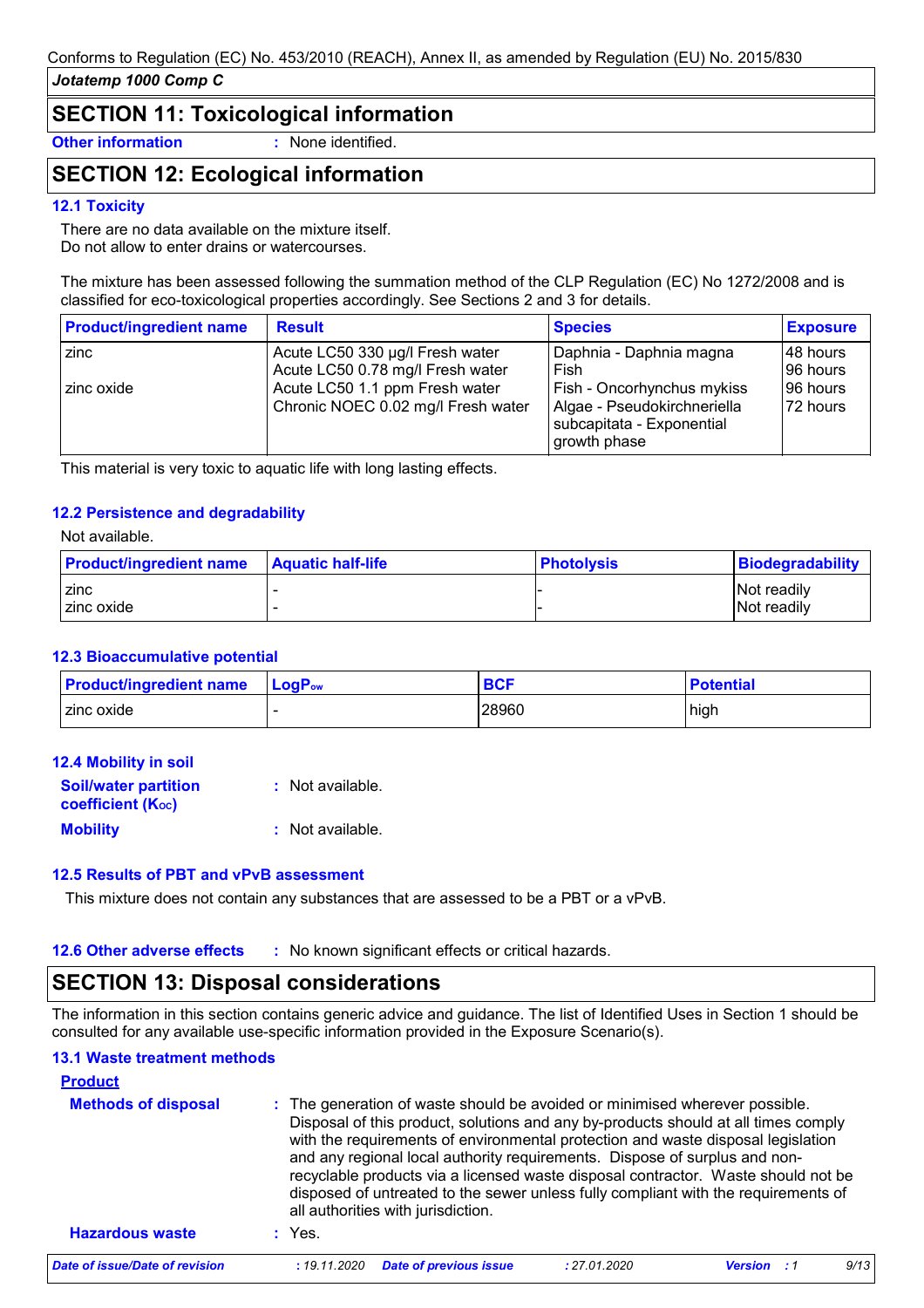| <b>SECTION 13: Disposal considerations</b> |                                 |                                                                                                                                                                                                                                                                                                                                                    |
|--------------------------------------------|---------------------------------|----------------------------------------------------------------------------------------------------------------------------------------------------------------------------------------------------------------------------------------------------------------------------------------------------------------------------------------------------|
| <b>Disposal considerations</b>             |                                 | : Do not allow to enter drains or watercourses.<br>Dispose of according to all federal, state and local applicable regulations.<br>If this product is mixed with other wastes, the original waste product code may no<br>longer apply and the appropriate code should be assigned.<br>For further information, contact your local waste authority. |
| <b>European waste catalogue (EWC)</b>      |                                 |                                                                                                                                                                                                                                                                                                                                                    |
|                                            |                                 | The European Waste Catalogue classification of this product, when disposed of as waste, is:                                                                                                                                                                                                                                                        |
| <b>Waste code</b>                          |                                 | <b>Waste designation</b>                                                                                                                                                                                                                                                                                                                           |
| 08 01 11*                                  |                                 | Waste paint and varnish containing organic solvents or other dangerous substances                                                                                                                                                                                                                                                                  |
| <b>Packaging</b>                           |                                 |                                                                                                                                                                                                                                                                                                                                                    |
| <b>Methods of disposal</b>                 | when recycling is not feasible. | : The generation of waste should be avoided or minimised wherever possible. Waste<br>packaging should be recycled. Incineration or landfill should only be considered                                                                                                                                                                              |
| <b>Disposal considerations</b>             | national legal provisions.      | : Using information provided in this safety data sheet, advice should be obtained from<br>the relevant waste authority on the classification of empty containers.<br>Empty containers must be scrapped or reconditioned.<br>Dispose of containers contaminated by the product in accordance with local or                                          |
| <b>Type of packaging</b>                   |                                 | European waste catalogue (EWC)                                                                                                                                                                                                                                                                                                                     |
| <b>CEPE Paint Guidelines</b>               | 15 01 10*                       | packaging containing residues of or contaminated by<br>hazardous substances                                                                                                                                                                                                                                                                        |

**Special precautions :** This material and its container must be disposed of in a safe way. Care should be taken when handling emptied containers that have not been cleaned or rinsed out. Empty containers or liners may retain some product residues. Avoid dispersal of spilt material and runoff and contact with soil, waterways, drains and sewers.

# **SECTION 14: Transport information**

|                                                | <b>ADR/RID</b>                                                                 | <b>ADN</b>                                                                                                                                                                                                                 | <b>IMDG</b>                                                                                                               | <b>IATA</b>                                                                    |
|------------------------------------------------|--------------------------------------------------------------------------------|----------------------------------------------------------------------------------------------------------------------------------------------------------------------------------------------------------------------------|---------------------------------------------------------------------------------------------------------------------------|--------------------------------------------------------------------------------|
| 14.1 UN number                                 | <b>UN3077</b>                                                                  | <b>UN3077</b>                                                                                                                                                                                                              | <b>UN3077</b>                                                                                                             | <b>UN3077</b>                                                                  |
| 14.2 UN proper<br>shipping name                | Environmentally<br>hazardous substance,<br>solid, n.o.s. (zinc, zinc<br>oxide) | Environmentally<br>hazardous substance,<br>solid, n.o.s. (zinc, zinc<br>oxide)                                                                                                                                             | Environmentally<br>hazardous substance,<br>solid, n.o.s. (zinc, zinc<br>oxide). Marine<br>pollutant (zinc, zinc<br>oxide) | Environmentally<br>hazardous substance,<br>solid, n.o.s. (zinc, zinc<br>oxide) |
| <b>14.3 Transport</b><br>hazard class(es)      | 9<br>¥⊿                                                                        | 9<br>$\bigstar$                                                                                                                                                                                                            | 9<br>q                                                                                                                    | 9                                                                              |
| <b>14.4 Packing</b><br>group                   | $\mathbf{III}$                                                                 | III                                                                                                                                                                                                                        | $\mathbf{III}$                                                                                                            | $\mathbf{III}$                                                                 |
| 14.5<br><b>Environmental</b><br><b>hazards</b> | Yes.                                                                           | Yes.                                                                                                                                                                                                                       | Yes.                                                                                                                      | Yes.                                                                           |
| <b>Additional information</b>                  |                                                                                |                                                                                                                                                                                                                            |                                                                                                                           |                                                                                |
| <b>ADR/RID</b>                                 | and 4.1.1.4 to 4.1.1.8.<br>Tunnel code (-)                                     | : This product is not regulated as a dangerous good when transported in sizes of $\leq 5$ L<br>or ≤5 kg, provided the packagings meet the general provisions of 4.1.1.1, 4.1.1.2<br><b>Hazard identification number 90</b> |                                                                                                                           |                                                                                |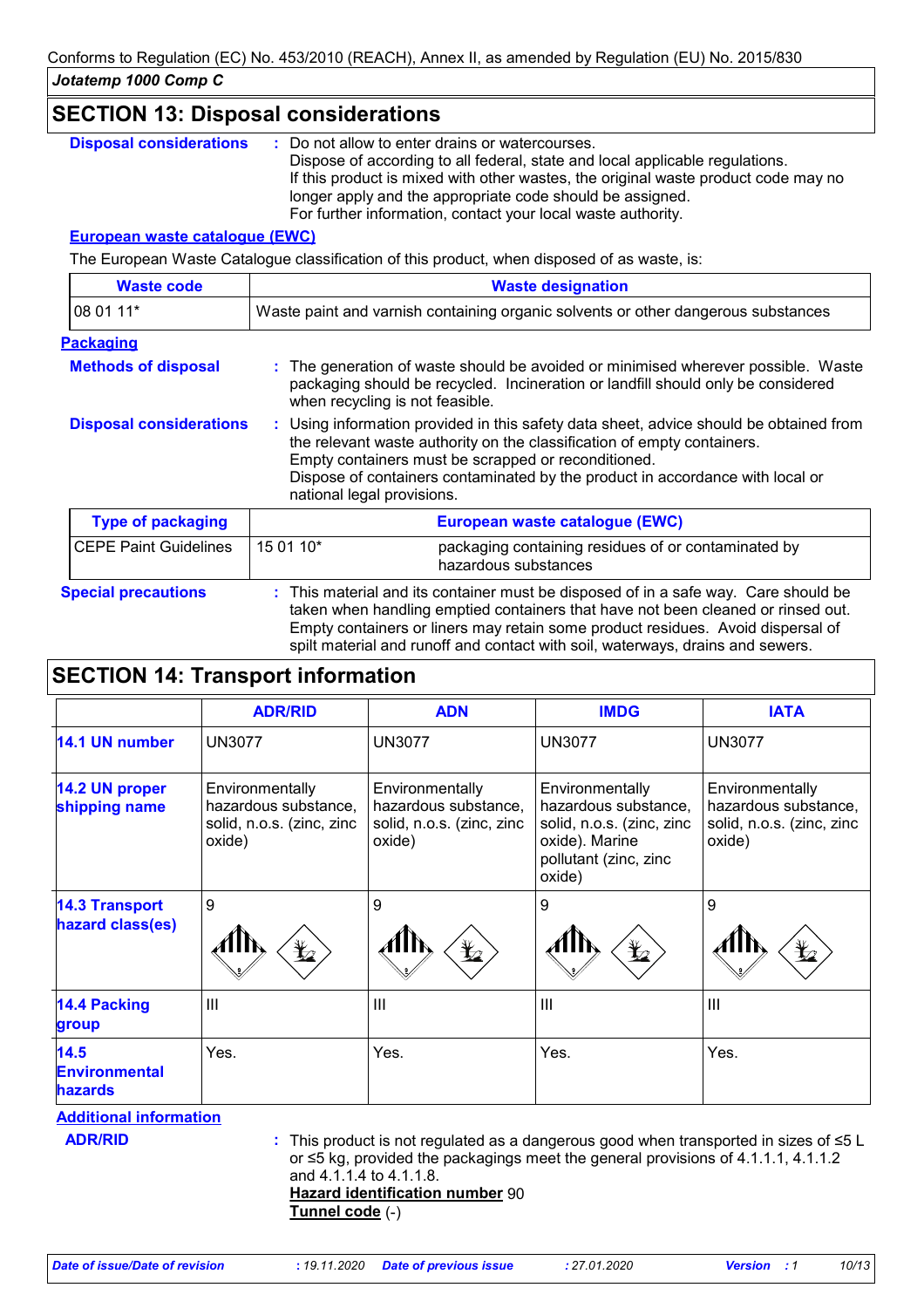# **SECTION 14: Transport information**

| <b>ADN</b>                                                | : This product is not regulated as a dangerous good when transported in sizes of $\leq 5$ L<br>or $\leq$ 5 kg, provided the packagings meet the general provisions of 4.1.1.1, 4.1.1.2<br>and 4.1.1.4 to 4.1.1.8.                                        |
|-----------------------------------------------------------|----------------------------------------------------------------------------------------------------------------------------------------------------------------------------------------------------------------------------------------------------------|
| <b>IMDG</b>                                               | : This product is not regulated as a dangerous good when transported in sizes of $\leq 5$ L<br>or $\leq$ 5 kg, provided the packagings meet the general provisions of 4.1.1.1, 4.1.1.2<br>and 4.1.1.4 to 4.1.1.8.<br><b>Emergency schedules F-A, S-F</b> |
| <b>IATA</b>                                               | : This product is not regulated as a dangerous good when transported in sizes of $\leq 5$ L<br>or $\leq$ 5 kg, provided the packagings meet the general provisions of 5.0.2.4.1,<br>5.0.2.6.1.1 and 5.0.2.8.                                             |
| user                                                      | 14.6 Special precautions for : Transport within user's premises: always transport in closed containers that are<br>upright and secure. Ensure that persons transporting the product know what to do in<br>the event of an accident or spillage.          |
| <b>14.7 Transport in bulk</b><br>according to Annex II of | : Not applicable.                                                                                                                                                                                                                                        |

**Marpol and the IBC Code**

# **SECTION 15: Regulatory information**

**15.1 Safety, health and environmental regulations/legislation specific for the substance or mixture EU Regulation (EC) No. 1907/2006 (REACH)**

**Annex XIV - List of substances subject to authorisation**

# **Annex XIV Substances of very high concern** None of the components are listed. None of the components are listed.

**Other EU regulations Annex XVII - Restrictions on the manufacture, placing on the market and use of certain dangerous substances, mixtures and articles** : Not applicable. **VOC :** Not available.

| <b>vuu</b>                                                                                  | : inot available. |
|---------------------------------------------------------------------------------------------|-------------------|
| <b>VOC for Ready-for-Use</b><br><b>Mixture</b>                                              | : Not applicable. |
| <b>Europe inventory</b>                                                                     | : Not determined. |
| <b>Industrial emissions</b><br>(integrated pollution<br>prevention and control) -<br>Air    | : Listed          |
| Industrial emissions<br>(integrated pollution)<br>prevention and control) -<br><b>Water</b> | : Listed          |

#### **Ozone depleting substances (1005/2009/EU)** Not listed.

### **Prior Informed Consent (PIC) (649/2012/EU)** Not listed.

### **Seveso Directive**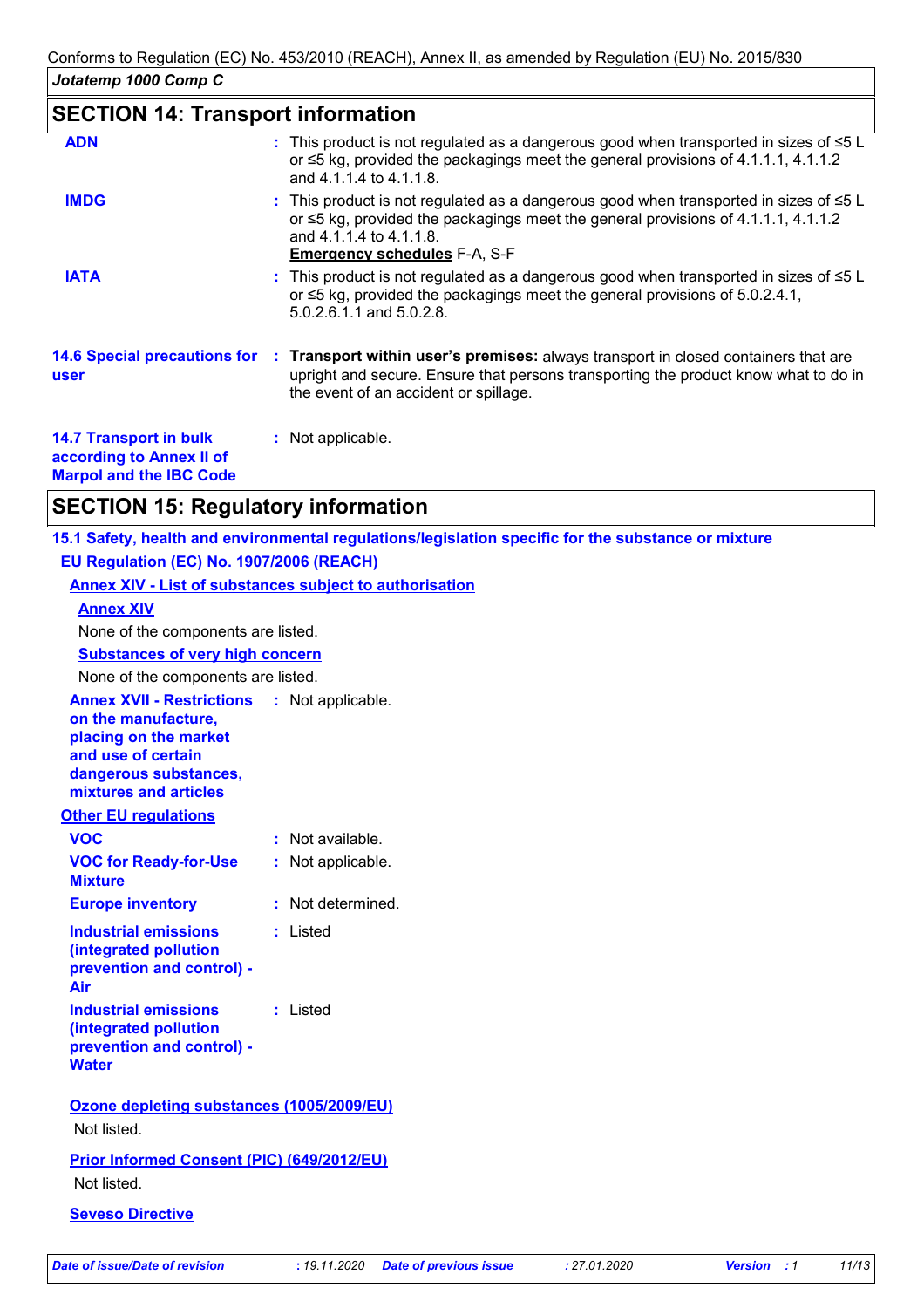### **SECTION 15: Regulatory information**

This product may add to the calculation for determining whether a site is within the scope of the Seveso Directive on major accident hazards.

#### **National regulations**

**Industrial use <b>:** The information contained in this safety data sheet does not constitute the user's own assessment of workplace risks, as required by other health and safety legislation. The provisions of the national health and safety at work regulations apply to the use of this product at work.

#### **International regulations**

**Chemical Weapon Convention List Schedules I, II & III Chemicals** Not listed.

#### **Montreal Protocol (Annexes A, B, C, E)**

Not listed.

**Stockholm Convention on Persistent Organic Pollutants**

Not listed.

#### **Rotterdam Convention on Prior Informed Consent (PIC)**

Not listed.

### **UNECE Aarhus Protocol on POPs and Heavy Metals**

Not listed.

**15.2 Chemical safety** 

**:** No Chemical Safety Assessment has been carried out.

#### **assessment**

**SECTION 16: Other information**

 $\nabla$  Indicates information that has changed from previously issued version.

| <b>Abbreviations and</b> | $\therefore$ ATE = Acute Toxicity Estimate                                    |
|--------------------------|-------------------------------------------------------------------------------|
| acronyms                 | CLP = Classification, Labelling and Packaging Regulation [Regulation (EC) No. |
|                          | 1272/2008]                                                                    |
|                          | <b>DMEL = Derived Minimal Effect Level</b>                                    |
|                          | DNEL = Derived No Effect Level                                                |
|                          | EUH statement = CLP-specific Hazard statement                                 |
|                          | PBT = Persistent, Bioaccumulative and Toxic                                   |
|                          | PNEC = Predicted No Effect Concentration                                      |
|                          | <b>RRN = REACH Registration Number</b>                                        |
|                          | vPvB = Very Persistent and Very Bioaccumulative                               |

#### **Procedure used to derive the classification according to Regulation (EC) No. 1272/2008 [CLP/GHS]**

| <b>Classification</b>   | <b>Justification</b> |  |
|-------------------------|----------------------|--|
| Aquatic Acute 1, H400   | l Calculation method |  |
| Aquatic Chronic 1, H410 | Calculation method   |  |

#### **Full text of abbreviated H statements**

| H400<br>H410                                     |              | Very toxic to aquatic life.<br>Very toxic to aquatic life with long lasting effects.              |              |                    |       |  |
|--------------------------------------------------|--------------|---------------------------------------------------------------------------------------------------|--------------|--------------------|-------|--|
| <b>Full text of classifications [CLP/GHS]</b>    |              |                                                                                                   |              |                    |       |  |
| Aquatic Acute 1, H400<br>Aquatic Chronic 1, H410 |              | SHORT-TERM (ACUTE) AQUATIC HAZARD - Category 1<br>LONG-TERM (CHRONIC) AQUATIC HAZARD - Category 1 |              |                    |       |  |
| Date of printing                                 | : 19.11.2020 |                                                                                                   |              |                    |       |  |
| Date of issue/ Date of<br>revision               | : 19.11.2020 |                                                                                                   |              |                    |       |  |
| Date of previous issue                           | : 27.01.2020 |                                                                                                   |              |                    |       |  |
| <b>Version</b>                                   | : 1          |                                                                                                   |              |                    |       |  |
| Date of issue/Date of revision                   | : 19.11.2020 | <b>Date of previous issue</b>                                                                     | : 27.01.2020 | <b>Version</b> : 1 | 12/13 |  |